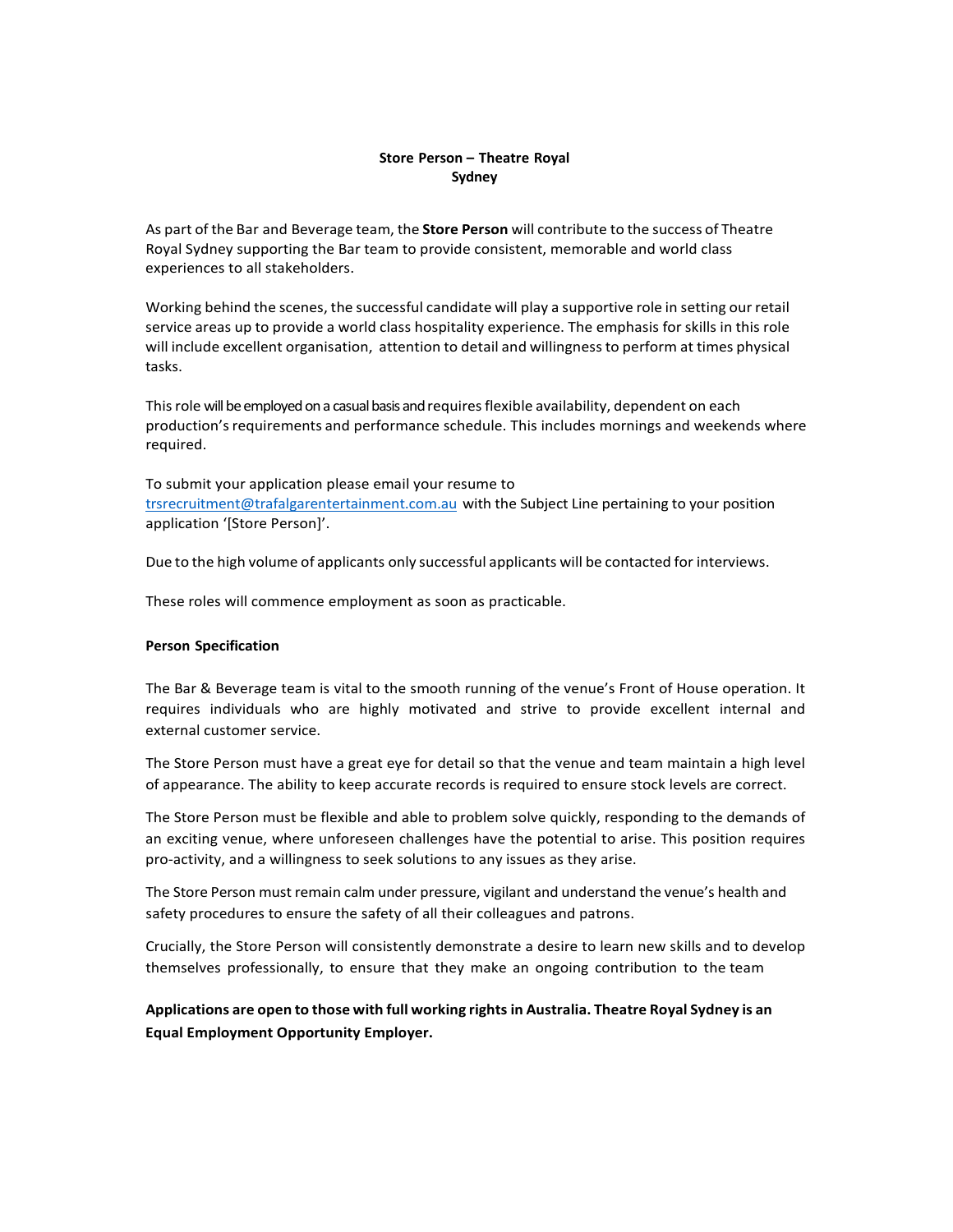### **POSITION**: **Store Person**

#### **REPORTING TO:** Bar and Beverage Manager

### **Job Function**

The Store Person is a part of the Bar and Beverage team at Theatre Royal Sydney. The purpose of the role is to primarily provide back of house support to the Bar team to ensure smooth operations during service. This integral position requires reliable, adaptable individuals who are naturally organised and will contribute to an excellent team in a safe and secure environment. A good level of physical fitness is also required to be successful in this role.

#### **Role Responsibilities**

- Restock fridges and cool room to ensure correct levels of stock are available to Bar staff and are presented in a professional manner
- **Maintain and organize all storage areas for retail goods.**
- To count stock and investigate any discrepancies with the Bar Supervisors and Bar and Beverage Manager regularly and systematically
- To undertake an effective stock rotation to ensure products are sold prior to their expiry date to minimise wastage
- **EXECT Assist management with the ordering and stock levels of our retail items such as snack and** alcoholic beverages.
- Able to complete data entry as required
- Manage the receiving of any deliveries within the loading dock including loading and unloading goods
- To ensure all point of sale and stock reconciliation procedures are strictly adhered to
- To work effectively as a team
- **The Starf and Starts and Starts** and contribute to targets by gaining product knowledge and and understanding market trends
- To represent the theatre with professionalism and enthusiasm, actively promoting the company vision and values of the venue, Theatre Royal Sydney and international company, Trafalgar Entertainment.
- To actively promote positive relationships with Trafalgar Entertainment, production staff and show promoters
- **Assist the Front of House and Operational teams in ensuring the cleanliness of the venue**

### **Key Selection Criteria**

- Safety first mindset
- Available to work weekends, early mornings and some evenings as required
- Be physically fit and be able to maneuverer heavy items at times
- Ability to work within a fast-paced environment
- High attention to detail and accuracy is essential
- Ability to handle a multitask environment and work unsupervised
- **Forklift license preferred but not essential**
- **Must hold a current RSA**